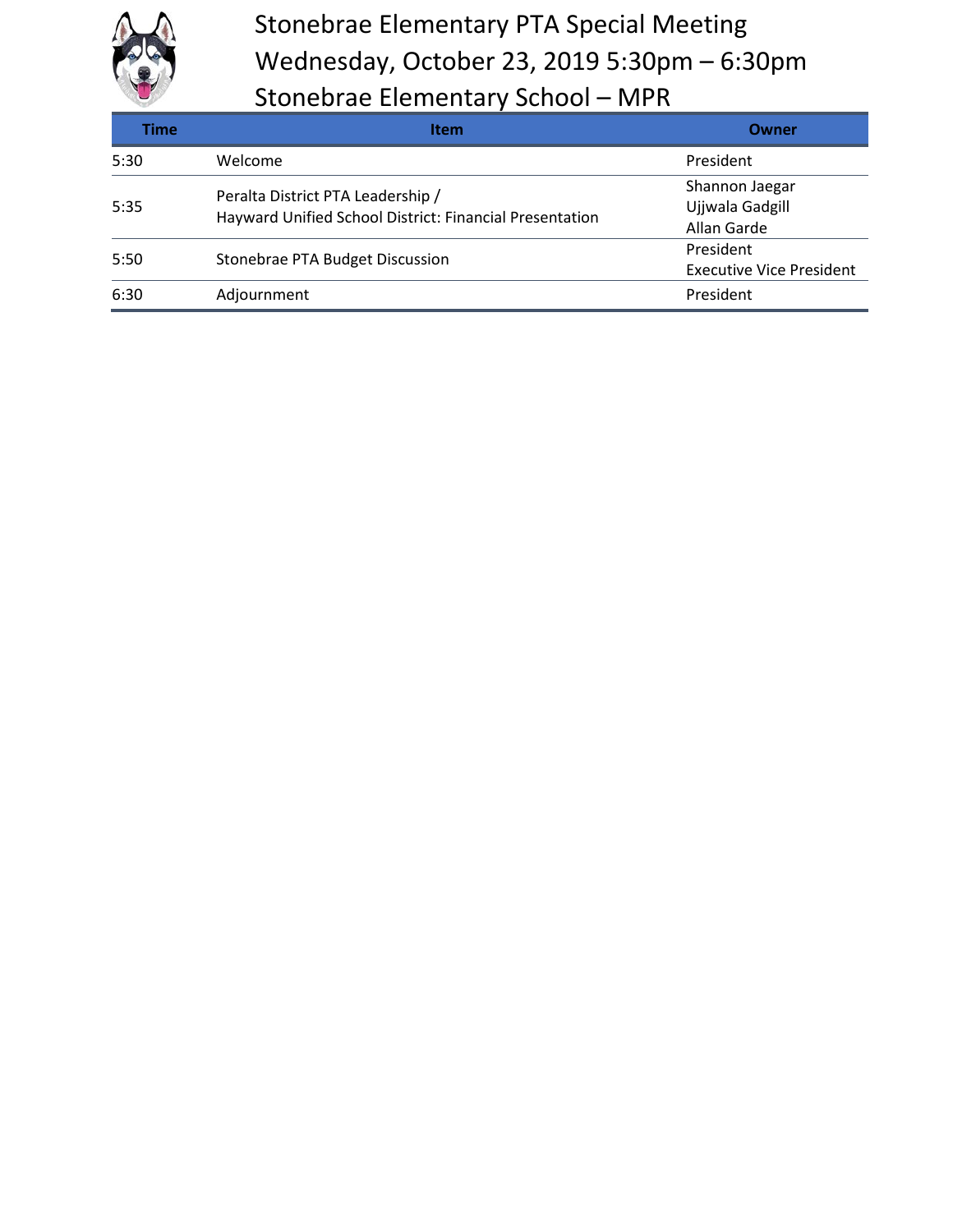

Stonebrae Elementary PTA Special Meeting Wednesday, October 23, 2019 5:30pm – 6:30pm Stonebrae Elementary School – MPR

## President's Summary of 10/23/19 PTA General Association Meeting

Dear Stonebrae PTA Families and Supporters,

I want to first thank all parents and guardians that joined us for the PTA special meeting on Wednesday, October 23, 2019. I was very happy to see new and familiar faces. If you weren't able to attend, we covered information specific to the budget which was carried over from our first general meeting. Principal Matteis congratulated everyone on a successful Husky Trot Fundraiser.

Allan Garde, Assistant Superintendent of Business Services, from the Hayward Unified School District (HUSD) was in attendance and provided a presentation on the donation policy for HUSD schools, including Stonebrae. The presentation also covered the established process of distributing PTA funds through the district for tracking and accounting purposes, highlighting the supportive relationships between the separate entities; HUSD, Stonebrae, and the PTA. During the presentation Allan outlined the Business Services department and the various support they can provide.

In addition, a revised budget was reviewed, modified, and adopted.

Approved minutes are available to current PTA members upon request. (NOTE: Minutes are not approved until the following general meeting).

Please email: [Stonebraepres@gmail.com](mailto:Stonebraepres@gmail.com)

Hope to see you at the next event, meeting, or on the yard!

Sincerely,

## *Shaquisha Odusoga*

President Stonebrae Elementary- PTA

[www.stonebraepta.com](http://www.stonebraepta.com/) Facebook: @StonebraePTA Instagram: @stonebraepta